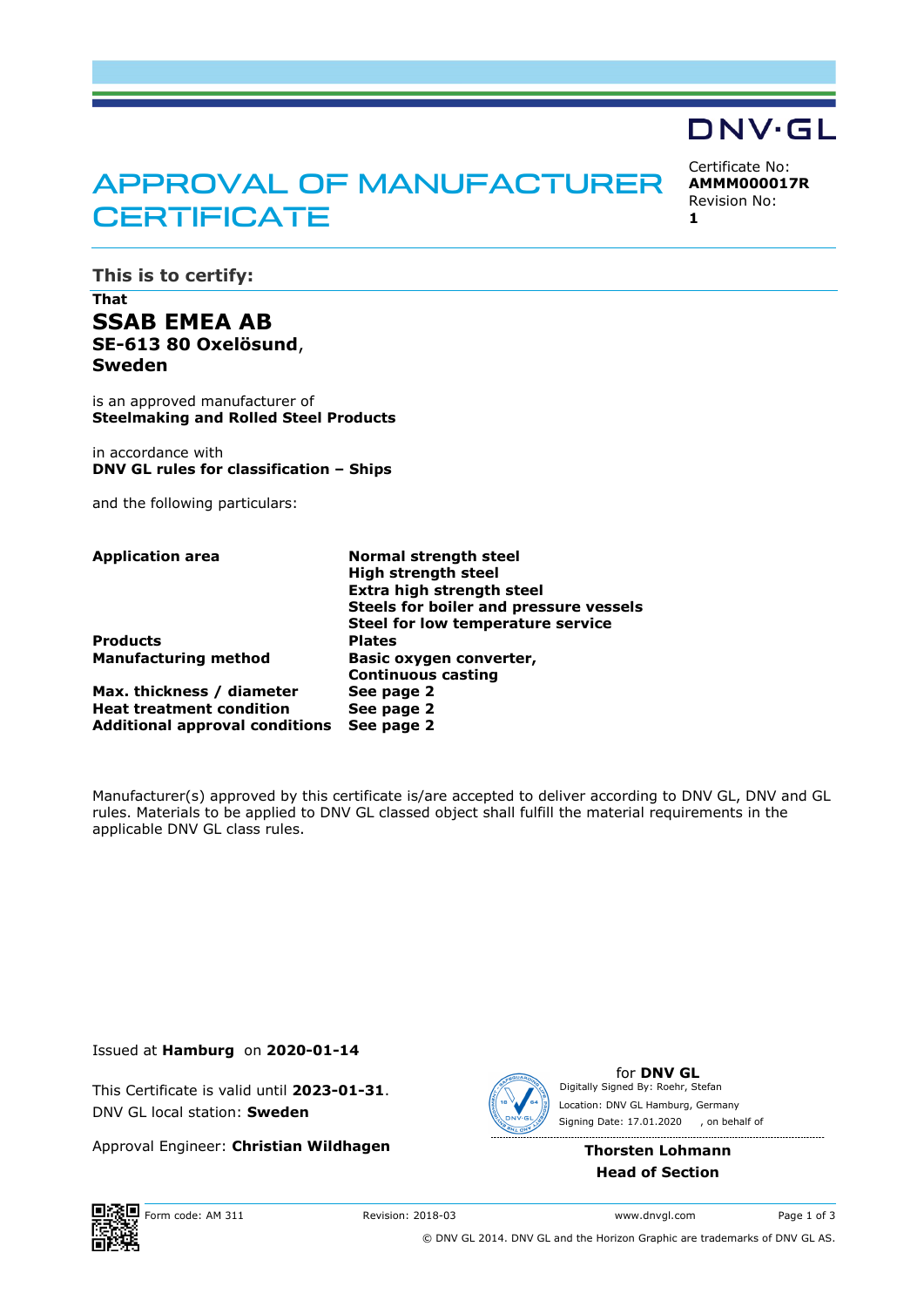Job Id: **263.11-000061-4** Certificate No: **AMMM000017R** Revision No: **1** 

## **Particulars of the approval**

#### **Normal strength steel**

| Grade      | <b>Steel</b><br>making $1$ ) | <b>Fine grain</b><br>elements | Max.<br>thickness<br>[mm] | <b>Heat</b><br>treatment<br>condition $2$ ) | $Z-$<br>quality |
|------------|------------------------------|-------------------------------|---------------------------|---------------------------------------------|-----------------|
| VL A, VL B |                              | $\overline{\phantom{0}}$      | 50                        | <b>AR</b>                                   | Z35             |
|            | BOC, CC                      | -                             | 80                        | N                                           | Z35             |
| VL D       | BOC, CC                      | -                             | 35                        | <b>AR</b>                                   | Z35             |
|            |                              | $\overline{\phantom{0}}$      | 75                        | N                                           | Z35             |
| VL E       | BOC, CC                      | Al                            | 75                        | N                                           | Z35             |

#### **High strength steel**

| Grade                                    | <b>Steel</b><br>making $1$ ) | <b>Fine grain</b><br>elements | Max.<br>thickness<br>[mm] | <b>Heat</b><br>treatment<br>condition $2$ ) | $Z-$<br>quality |
|------------------------------------------|------------------------------|-------------------------------|---------------------------|---------------------------------------------|-----------------|
| <b>VL A27S</b>                           |                              |                               | 25                        | AR, N                                       | Z35             |
|                                          | BOC, CC                      | Al                            | 35                        | <b>AR</b>                                   | Z35             |
|                                          |                              | Al                            | 50                        | N                                           | Z35             |
| VL D27S, VL E27S                         | BOC, CC                      | Al                            | 50                        | N                                           | Z35             |
| VL A32, VL D32,<br><b>VL A36, VL D36</b> | BOC, CC                      | $AI+Ti+V+N$                   | 50                        | N, NR                                       | Z35             |
|                                          |                              | $AI + Nb + Ti$                | 50                        | TM                                          | Z35             |
| <b>VL E32, VL E36</b>                    |                              | $AI+Ti+V+N$                   | 50                        | N                                           | Z35             |
|                                          | BOC, CC                      | $AI + Nb + Ti$                | 50                        | TM                                          | Z35             |
| VL A40, VL D40, VL E40                   | BOC, CC                      | $AI + Nb + N$                 | 50                        | N                                           | Z35             |

#### **Extra high strength steel**

| Grade                                                                                                                                             | <b>Steel</b><br>making $1$ ) | <b>Fine grain</b><br>elements | Max.<br>thickness<br>[mm] | Heat<br>treatment<br>condition $2$ ) | $Z-$<br>quality |
|---------------------------------------------------------------------------------------------------------------------------------------------------|------------------------------|-------------------------------|---------------------------|--------------------------------------|-----------------|
| VL A460, VL D460, VL E460,<br>VL A500, VL D500, VL E500,<br>VL A550, VL D550, VL E550,<br>VL A620, VL D620, VL E620,<br>VL A690, VL D690, VL E690 | BOC, CC                      | $Al+Nb+Ti+V$<br>3)            | 80                        | QT                                   | Z35             |